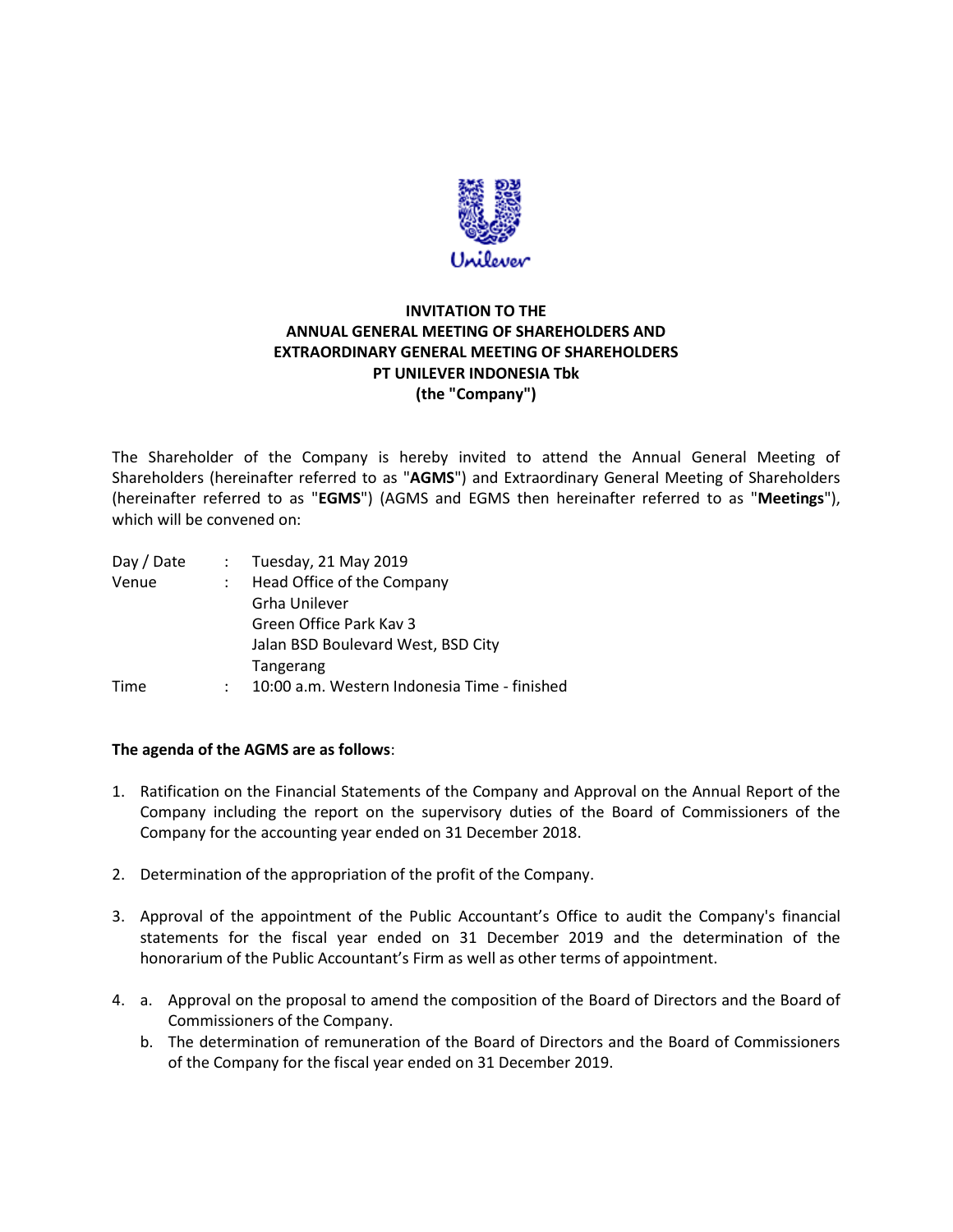#### **The agenda of the EGMS are as follows:**

- 1. Approval on the plan to amend the Company's business activities as to have an additional business activity in office space leasing.
- 2. Approval on the plan to amend Article 3 of the Articles of Association of the Company related to the plan to have additional business activity and to amend the editorial description of the Company's business activities.

### **Additional Explanation:**

## **The agenda of the AGMS**

The first, second, third and fourth letter b of the AGMS agenda are the regular agenda to be discussed and decided in each AGMS. In relation with the fourth letter a agenda, the Meeting will discuss the appointment of 2 (two) members of the Board of Directors whom is a substitute for the Director who resigned and the appointment of a new member of the Board of Commissioners, as well as to change the position of Mr. Sancoyo Antarikso from an Independent Director to a Dirctor.

### **The agenda of the EGMS**

The first agenda item will discuss the addition of the Company's new business activities in the form of office space leasing.

The second agenda will discuss editorial changes in the description of the Company's business activities for the purpose of changing the code of Indonesian Business Class Standard Classification ("KBLUI") in the Legal Entity Administration System of the Republic of Indonesia Ministry of Law and Human Rights related to the Integrated Electronic Business Licensing Services.

## **NOTES**:

.

- 1. In relation to the Meetings, the Company will not send a separate individual invitation to each Shareholders of the Company, so this invitation shall serve as an official invitation to the Shareholders of the Company.
- 2. Materials which will be discussed in the Meeting have been made available and may be obtained during business hours at the Company's head office, Grha Unilever, Green Office Park, BSD Boulevard West Road Kav. 3 BSD City, Tangerang 15345, from the date of this invitation. The Company will make the material available in the Company's website [www.unilever.co.id.](http://www.unilever.co.id/) Materials for the Meeting will also be provided at the time of the Meeting.
- 3. Those who eligible to attend the Meeting are:
	- a. Shareholders of the Company or their proxies whose shares have not been included in the Collective Custody, i.e. those whose names are legally registered in the Shareholders Register of the Company on 18 April 2019 at 16:00 Western Indonesia Time; and
	- b. Shareholder or authorized shareholder of the Company whose shares have been entered into Collective Custody at PT Kustodian Sentral Efek Indonesia (hereinafter referred to as "KSEI") or to the Custodian Bank (hereinafter referred to as "CB") or to the Securities Company (hereinafter referred to as "SC") Those whose names are recorded in the List of Account